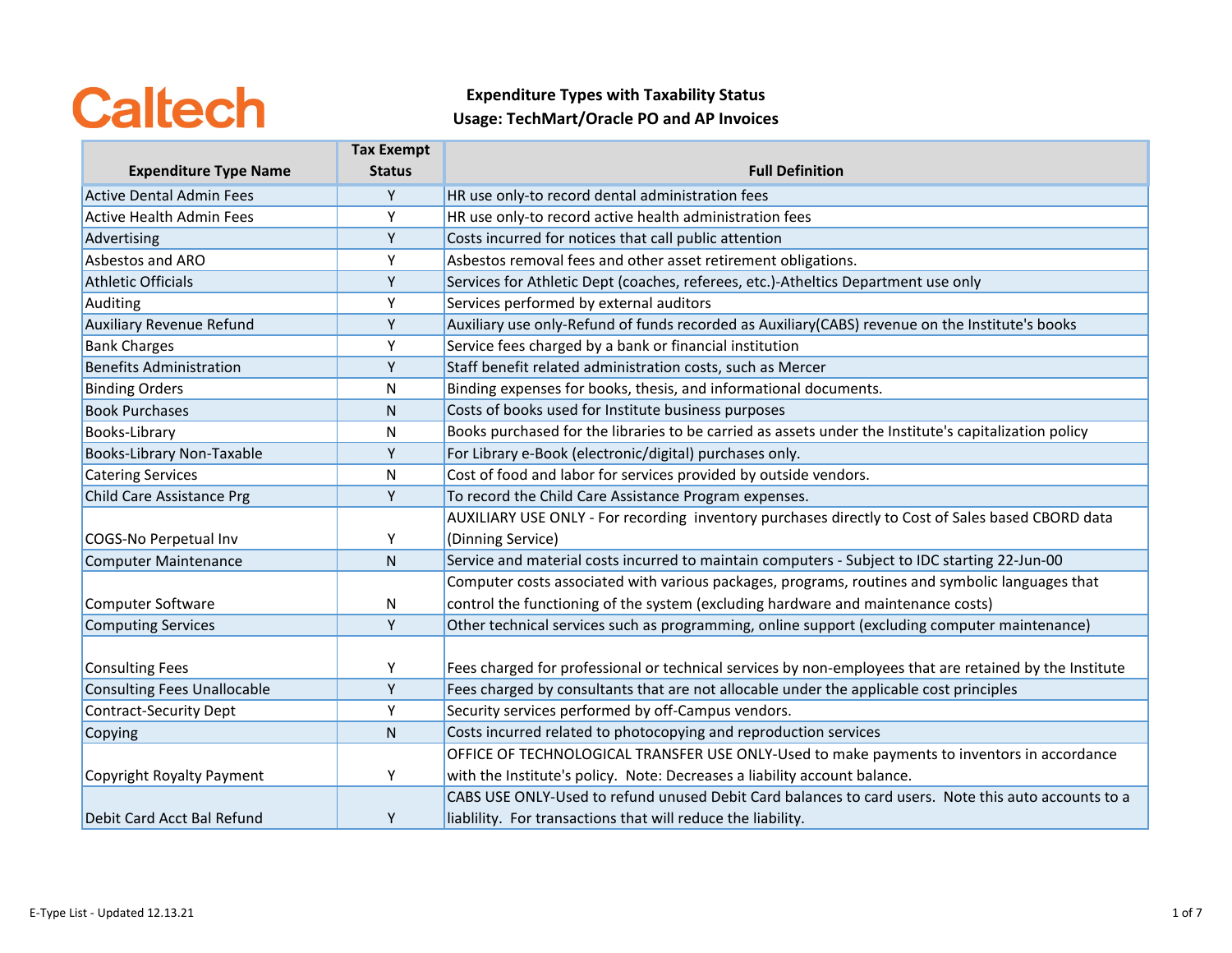|                                | <b>Tax Exempt</b> |                                                                                                              |
|--------------------------------|-------------------|--------------------------------------------------------------------------------------------------------------|
| <b>Expenditure Type Name</b>   | <b>Status</b>     | <b>Full Definition</b>                                                                                       |
|                                |                   | There is a small population of COBRA participants referred to as "Special COBRA". These participants are     |
|                                |                   | laid off and eligible for retirement (but have not retired), or others who have special arrangements. They   |
|                                |                   | are terminated in Oracle, and therefore no EE payroll deductions, or ER accruals run. The EE pays            |
|                                |                   | WageWorks directly for their portion, and Caltech pays WageWorks directly for the ER portion through         |
| Dental Ins Special COBRA ER    | Y                 | accounts payable. All transactions will post to the Staff Benefit PTA.                                       |
|                                |                   |                                                                                                              |
|                                |                   | Tuition Scholarship Program assists faculty and senior staff in paying for their child's tuition and         |
| Dependent Tuition-non CIT      | Y                 | registration fees for attendence at a university/college of their choice (requires Faculty Office approval). |
| Document Fees                  | Y                 | Cost of misc. allocable application and filing fees (recruitment visa, passport, etc.)                       |
| Document Fees-Unallocable      | Y                 | Cost of visa fees that are not allocable.                                                                    |
| Dues - Unallocable             | Υ                 | Dues charged by organizations that are not allocable under the applicable cost principles                    |
| Dues-Allocable                 | Y                 | Dues charged by organizations that are allocable under the applicable cost principles                        |
|                                |                   |                                                                                                              |
| E Waste Fee                    | Υ                 | Electronic waste recycle fee related to the purchase of video display devices greater than 4" in diameter.   |
| Electric                       | Y                 | Costs incurred for electricity supplied by an utility company                                                |
| Employee Tuition Support - AP  | Υ                 | Payment of employee tuition or certification as approved by Human Resources                                  |
|                                |                   | Costs expended in anticipation of future benefits to the Institute (including meals, lodging, rentals,       |
| Entertainment                  | $\mathsf{N}$      | transportation, gratuities, amusement, diversion and other social costs)                                     |
|                                |                   | Service and material costs incurred to maintain equipment (other than computers) - Subject to IDC            |
| Equipment Maintenance          | N                 | starting 28-Feb-00                                                                                           |
|                                |                   | Equipment where title is retained by the Institute and is to be carried as an asset under the Institute's    |
| Equipment-Caltech              | ${\sf N}$         | capitalization policy                                                                                        |
| Equipment-Govt                 | Y                 | Equipment where title is retained by the government and tracked by the Institute                             |
| Equipment-Govt-Taxable         | N                 |                                                                                                              |
|                                |                   |                                                                                                              |
| Equipment-Other Owned          | N                 | Equipment where title is retained by others (excluding the government) and tracked by the Institute          |
| <b>Equity Payment</b>          | Y                 | Used to make payment to an inventor for an equity related transaction from 3rd party.                        |
| <b>Facilities Services</b>     | N                 | Service and material costs incurred to maintain and operate facilities                                       |
| <b>Facilities Servs-Nontax</b> | Υ                 | Notaxable service and material costs incurred to maintain and operate facilities-Labor only                  |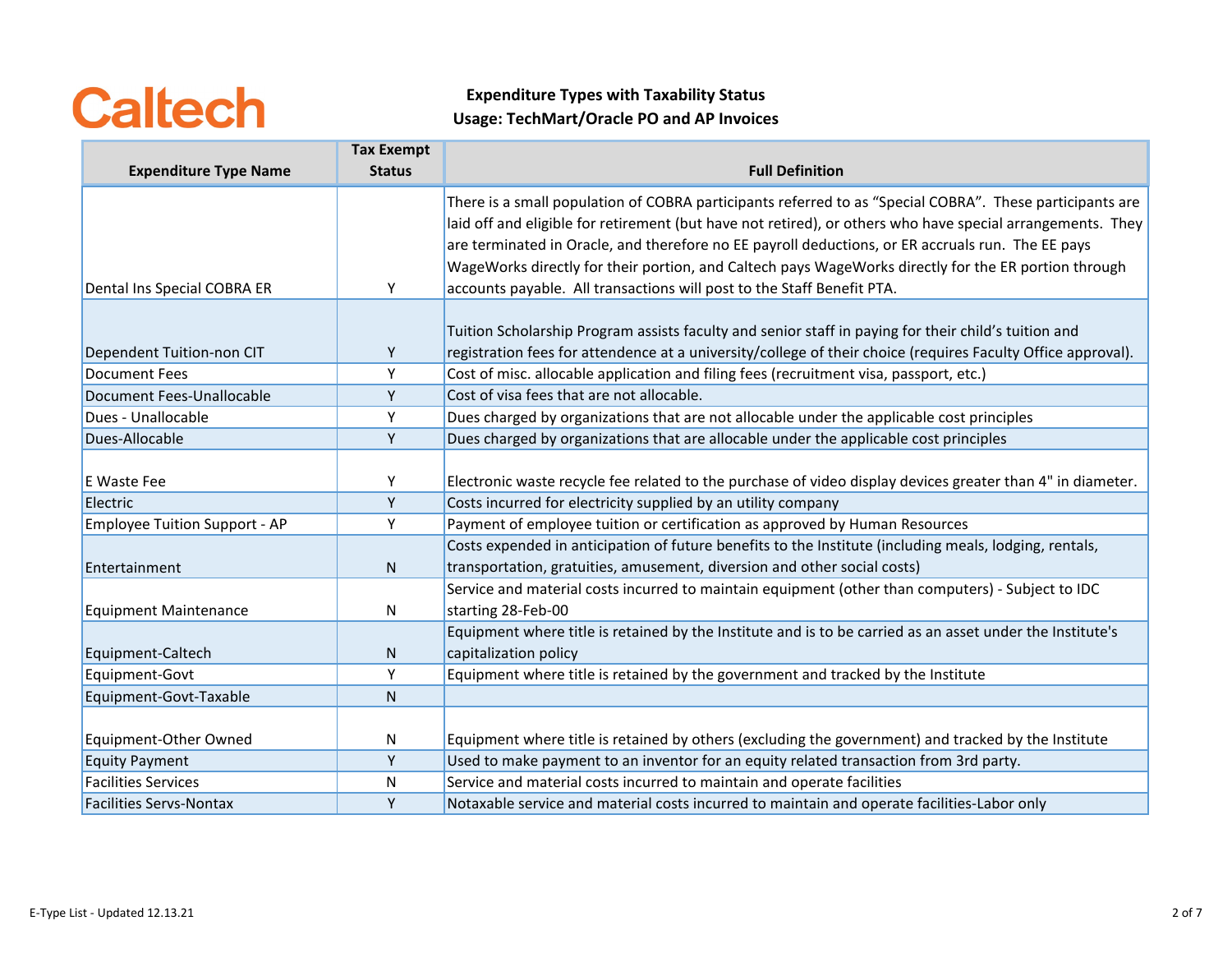|                                    | <b>Tax Exempt</b> |                                                                                                            |
|------------------------------------|-------------------|------------------------------------------------------------------------------------------------------------|
| <b>Expenditure Type Name</b>       | <b>Status</b>     | <b>Full Definition</b>                                                                                     |
|                                    |                   | Due to the R12 implementation, taxable vs. nontaxable expenditure types must be segregated. Physical       |
|                                    |                   | Plant currently used the expenditure type "Inventory" to purchase supplies for all stockrooms. Since       |
|                                    |                   | Facilities inventory is taxable an new type and object code is needed to distinguish between taxable and   |
| Facilities-Inventory               | N                 | nontaxable inventory.                                                                                      |
| Fees                               | Υ                 | Services performed by professionals (other than consulting)                                                |
| Fees-Taxable                       | ${\sf N}$         | Taxable services performed by professionals (other than consulting) Labor and goods                        |
|                                    |                   | Human Resource use only-To record payments related to ER portion of Social Security Tax to Long Term       |
| FICA LTD HR use only               | Y                 | Disability carrier.                                                                                        |
|                                    |                   | Flexible spending account (FSA) third party administrative service fees for the Health Care FSA,           |
|                                    |                   | Dependent Day Care FSA, and the High Deductible Medical Plan Health Savings Account (HSA). Finance         |
| <b>FSA/HSA ASO Fees</b>            | Υ                 | and HR Use Only.                                                                                           |
| <b>Fuel Oil</b>                    | Y                 | Purchase of fuel oil                                                                                       |
| Geno Array-1st 75k                 | N                 | Genomic Array laboratory for the first 75k in expenditures                                                 |
| Geno Array-Over 75k                | $\mathsf{N}$      | Genomic Array laboratory for expenditures after the first 75k                                              |
| <b>Group Life-Survivor Pmts</b>    | Υ                 | HR use only-Beneficiary Faculty Survivor Benefit                                                           |
| Hazardous Waste Disposal           | Y                 | Costs incurred related to the disposal of hazardous waste (other than radioactive waste)                   |
|                                    |                   | HR use only-This benefit is provided to employees enrolled in the participating plans. This service helps  |
|                                    |                   | employees understand what their plan covers, will make appointments for employees, help employees          |
|                                    |                   | find lower cost medicines, set up mail order prescriptions, read explanations of benefits and resolve      |
| <b>Health Concierge</b>            | Y                 | billing errors, and help employees understand the claims process, etc.                                     |
|                                    |                   | HR use only- The expenditure type will be used to track capitation fees billed on a monthly actual basis   |
| <b>Health Ins Capitation Fees</b>  | Y                 | from our health insurance carrier.                                                                         |
| Health Ins Out of St HR only       | Y                 | Human Resource use only-To record LTD retiree reimbursements and payroll adjustments.                      |
|                                    |                   | There is a small population of COBRA participants referred to as "Special COBRA". These participants are   |
|                                    |                   | laid off and eligible for retirement (but have not retired), or others who have special arrangements. They |
|                                    |                   | are terminated in Oracle, and therefore no EE payroll deductions, or ER accruals run. The EE pays          |
|                                    |                   | WageWorks directly for their portion, and Caltech pays WageWorks directly for the ER portion through       |
| <b>Health Ins Special COBRA ER</b> | Y                 | accounts payable. All transactions will post to the Staff Benefit PTA.                                     |
| <b>HEERFIII Emergency Grant</b>    | Y                 | The expenditure type will be used to track student aid dispersed from HEERFIII PTA.                        |
|                                    |                   | Fees in recognition of a special service or distinguished achievement on which custom or propriety         |
| Honoraria                          | Υ                 | forbids a price to be set                                                                                  |
| Human Research Participant         | Υ                 | Individuals participating in research studies                                                              |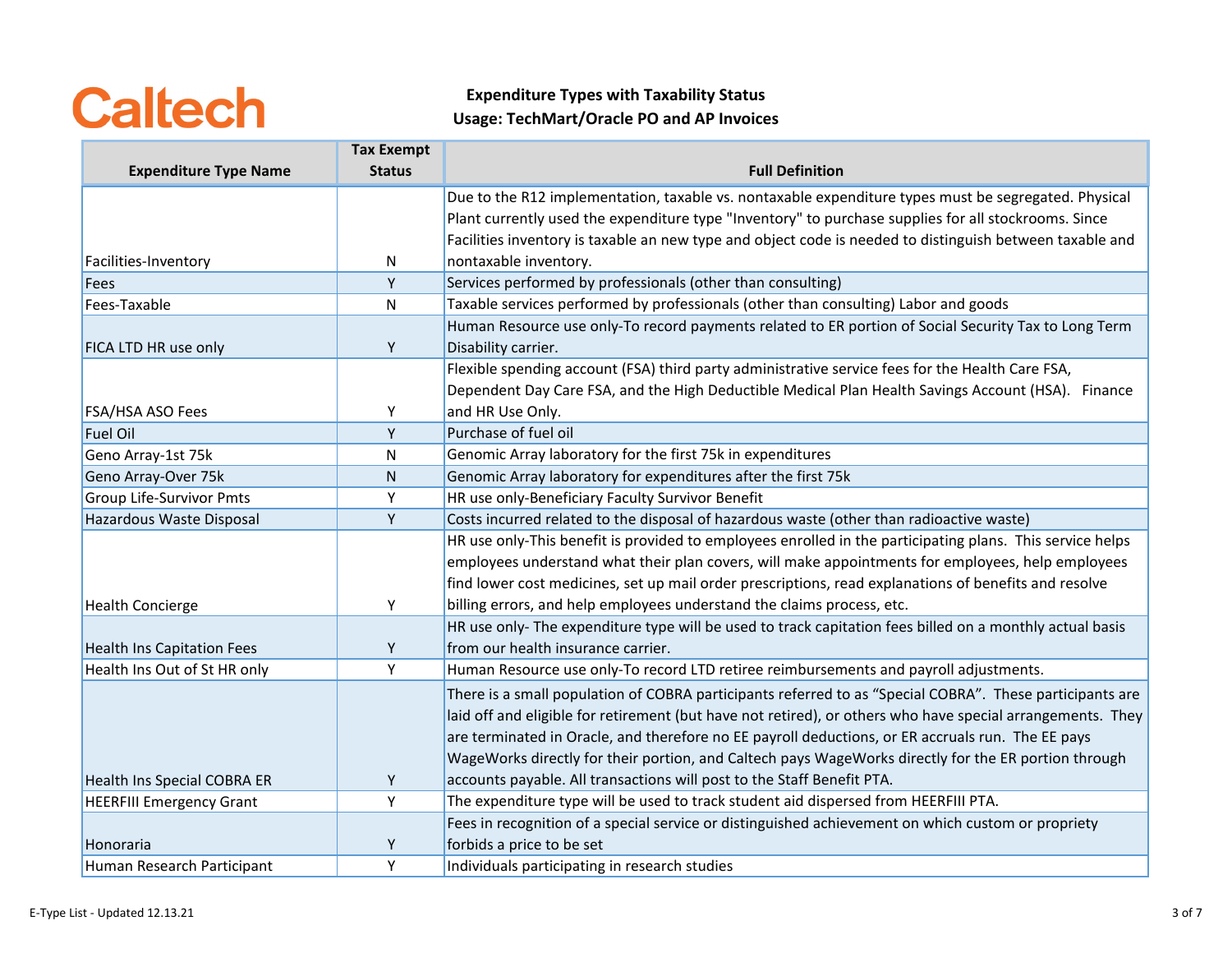|                               | <b>Tax Exempt</b> |                                                                                                             |
|-------------------------------|-------------------|-------------------------------------------------------------------------------------------------------------|
| <b>Expenditure Type Name</b>  | <b>Status</b>     | <b>Full Definition</b>                                                                                      |
|                               |                   | IRC use only-Payments to program instructors for various fees. Payments greater than 1,500 to a             |
|                               |                   | nonresident of California for service performed within the state are subject to a 7% state tax withholding. |
| Instruction fees              | Y                 | If services are performed outside the state, it is not subject to 7% tax withholding.                       |
|                               |                   | IRC use only-Travel payments where original receipts are provided to Caltech. Payments are not              |
| Instructor travel-non taxable | Y                 | reportable as income since the travel falls under the Institute's travel plan.                              |
|                               |                   | IRC use only-Travel payments where original receipts are not provided to Caltech. Without original          |
|                               |                   | receipts the payment is fully reportable as income for nonresidents of California and subject to a 7% state |
|                               |                   | tax withholding. If the instructor is a California resident, payment is still reportable; however it is not |
| Instructor travel-taxable     | Y                 | subject to withholding.                                                                                     |
| Insurance - Other Claims      | Y                 | Payment of property and casualty claims, other than worker's compensation.                                  |
| <b>Insurance Premiums</b>     | Y                 | Consideration paid for the Institute's insurance contracts                                                  |
| Interest                      | Υ                 | FINANCE USE ONLY--Charge for the Institute's borrowings                                                     |
| Internet Service              | Y                 | Internet service provider                                                                                   |
|                               |                   | Replenishment of inventory items, with items to be carried as assets on the Institute's books. Institute    |
|                               |                   | inventory balances must be reported to Finance including full accounting for costs of good sold and are     |
|                               |                   | subject to physical inventory counts and periodic audit. Re-charges of inventory items to Institute         |
| <b>Inventory Purchases</b>    | Y                 | projects can be made throught the Web Internal Charge function.                                             |
|                               |                   | FINANCE USE ONLY--Services performed or costs incurred at the Jet Propulsion Laboratory for Campus          |
| JPL Expenditures-Exempt       | Y                 | business exempt from Campus indirect costs                                                                  |
|                               |                   | Human Resource use only-To record employee Key Staff TIAA Long Term Disability carrier                      |
| Key Staff TIAA HR use only    | Y                 | reimbursements.                                                                                             |
| Leased Equipment              | $\mathsf{N}$      | Equipment lease payment on a capital lease as defined by FASB Statement No. 13                              |
| Legal Exp - Allocable         | Υ                 | Services performed by legal firms that are allocable under the applicable cost principles                   |
| Legal Exp - Unallocable       | Υ                 | Services performed by legal firms that are not allocable under the applicable cost principles               |
| <b>Licenses and Permits</b>   | Y                 | Professional license renewal fees, DMV fees, misc government permit                                         |
|                               |                   |                                                                                                             |
| LTD Dental Ins HR use only    | Y                 | Human Resource use only-To record Long Term Disability, retiree requirements and payroll adjustments.       |
| LTD Grp Life Ins HR use only  | Υ                 | Human Resource use only-To record Long Term Disability reimbursements and payroll adjustments.              |
| LTD Medical Ins HR use only   | Y                 | Human Resource use only-To record payroll adjustments.                                                      |
| <b>Medical Services</b>       | Y                 | Payments for doctors, nursers, lab tests, and other medical fees                                            |
|                               |                   | Human Resource use only-To record payments related to ER portion of Medicare Tax to Long Term               |
| Medicare LTD HR use only      | Y                 | Disability carrier.                                                                                         |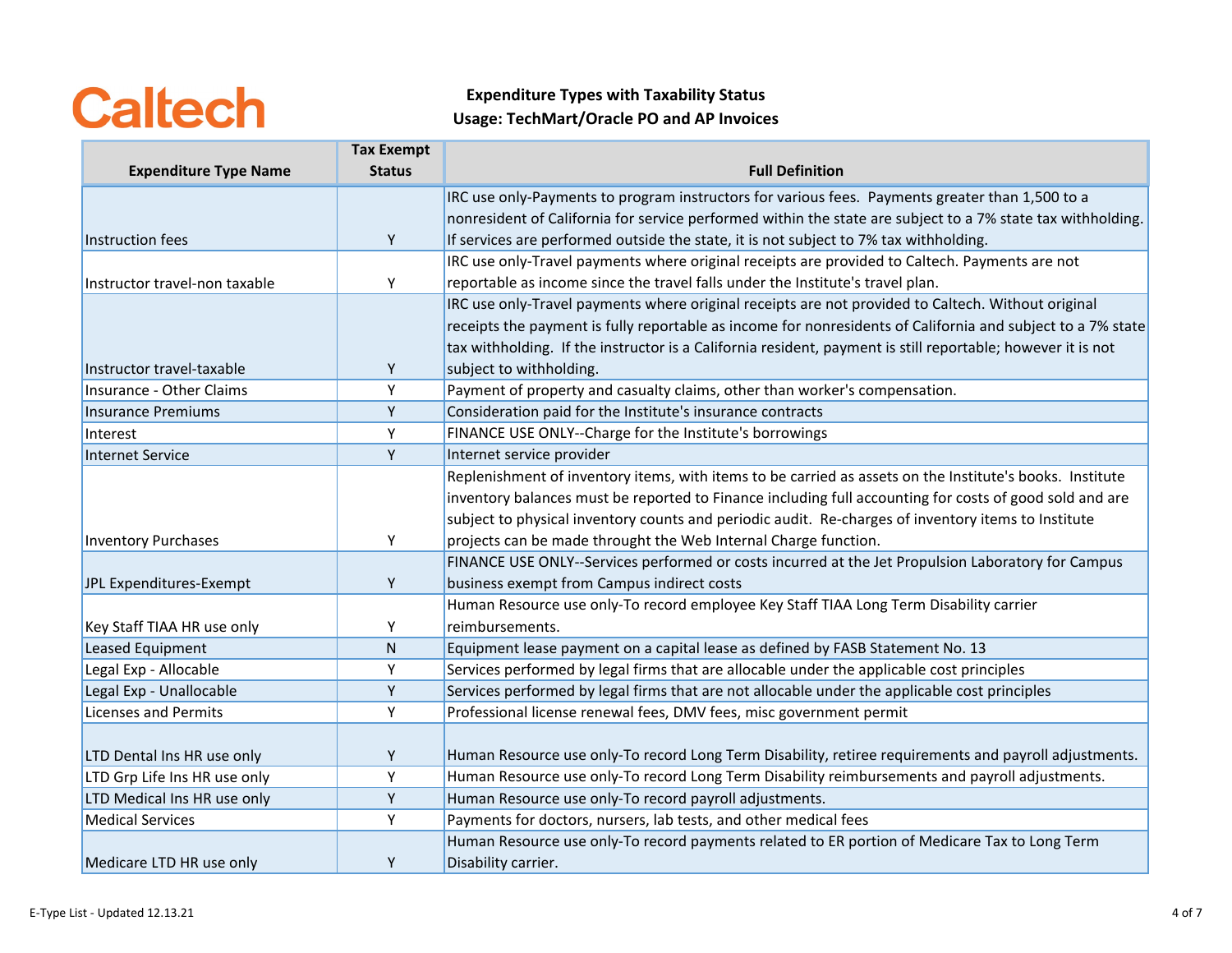|                                 | <b>Tax Exempt</b> |                                                                                                                |
|---------------------------------|-------------------|----------------------------------------------------------------------------------------------------------------|
| <b>Expenditure Type Name</b>    | <b>Status</b>     | <b>Full Definition</b>                                                                                         |
|                                 |                   |                                                                                                                |
| Microelectronic chips           | N                 | Microelectronic chips manufactured by an outside vendor based on Caltech design and specifications             |
|                                 |                   | Reasonable allowable reimbursement costs for moving possessions from your former home to your new              |
|                                 |                   | home including travel costs associated with a business move. Must meet Accountable plans (see Human            |
| Moving Expense - Non-Taxable    | Y                 | Resources for requirements).                                                                                   |
|                                 |                   | Allowable reimbursements costs, in excess of actual costs, for moving possessions from your former             |
|                                 |                   | home to your new home including travel costs associated with a business move. See Human Resources              |
| Moving Expense - Taxable        | Υ                 | for requirements of the Nonaccountable plan.                                                                   |
|                                 |                   | Direct costs for registration or conference fees associated with meetings, conferences, symposia or            |
|                                 |                   | training projects that are paid to or on the behalf of participants or trainees who are not employees of       |
| Mtgs - Participant Support      | Y                 | the Institute                                                                                                  |
|                                 |                   |                                                                                                                |
| Mtgs and Conf Exp-Allocable     | Y                 | Costs incurred to attend meetings and conferences that are allocable under the applicable cost principles      |
|                                 |                   | Costs incurred to attend meetings and conferences that are not allocable under the applicable cost             |
| Mtgs and Conf Exp-Unallocable   | Y                 | principles                                                                                                     |
| <b>Musical Services</b>         | Y                 | Music related services (singers, bands, condustors, etc.)                                                      |
| Natural Gas                     | Y                 | Costs incurred for natural gas provided by an utility company                                                  |
| Off-Campus Mail Vendor          | Y                 | Postal services performed by off-Campus vendors                                                                |
|                                 |                   | This expenditure type will be used by HR to record other allowable benefits to the pool and other ptas,        |
| <b>Other Allowable Benefits</b> | Y                 | such as the cost of the flu vaccine and staff to administer the shots.                                         |
|                                 |                   | OFFICE OF TECHNOLOGICAL TRANSFER USE ONLY-Used to make payments to inventors in accordance                     |
| Patent Royalty Payment          | Υ                 | with the Institute's policy. Note: Decreases a liability account balance.                                      |
| Periodicals                     | ${\sf N}$         | Purchase of published periodicals (magazines) and technical journals.                                          |
|                                 |                   | For all e-periodicals (electronic/digital). Tangible periodicals (publications received in tangible form) sold |
|                                 |                   | by subscription and delivered at least four (4) times per year but not more than 60 times per year,            |
| Periodicals-Library NonTaxable  | Υ                 | through common carrier.                                                                                        |
| Postage                         | Y                 | Adhesive stamps or printed indicia representing postal fees                                                    |
| Propane Gas                     | $\mathsf{N}$      | Purchase of propane gas including cost of tanks                                                                |
|                                 |                   | Publication costs for electronic and print media, including distribution, promotion, general handling, and     |
| Publications                    | N                 | page charges for publishing research papers in professional journals.                                          |
| Radioactive Waste Disposal      | Υ                 | Costs incurred related to the disposal of radioactive waste                                                    |
|                                 |                   | Equipment rental payment (may be under an operating lease but not on a capital lease as defined by             |
| <b>Rentals of Equipment</b>     | N                 | FASB Statement No. 13)                                                                                         |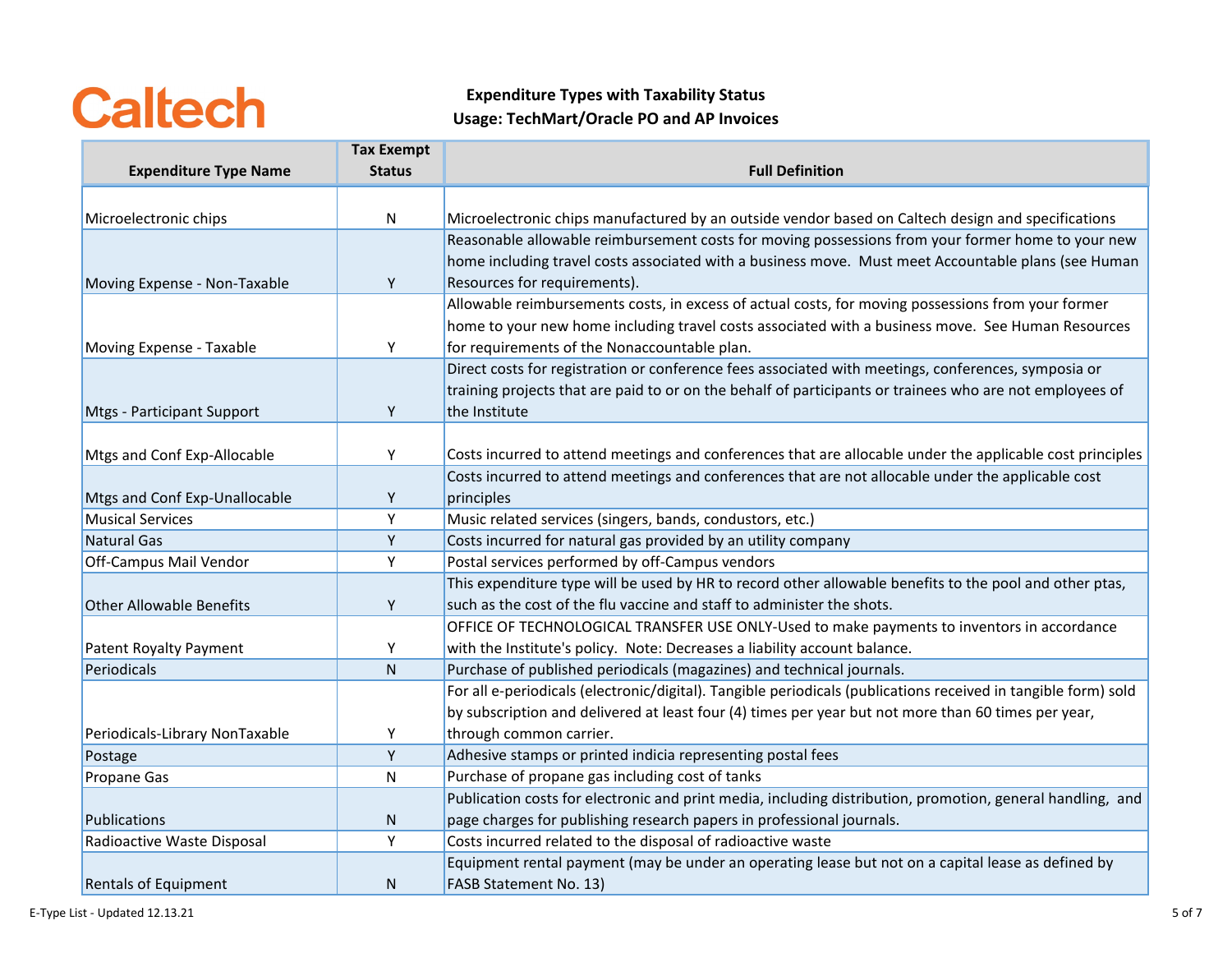|                                   | <b>Tax Exempt</b> |                                                                                                             |
|-----------------------------------|-------------------|-------------------------------------------------------------------------------------------------------------|
| <b>Expenditure Type Name</b>      | <b>Status</b>     | <b>Full Definition</b>                                                                                      |
|                                   |                   | Equipment rental payment (may be under an operating lease but not on a capital lease as defined by          |
| <b>Rentals of Equipment MTDC</b>  | N                 | FASB Statement No. 13)                                                                                      |
| <b>Rentals of Facilities</b>      | Y                 | Allowable costs paid to an entity for use of their property for a one-time event or on a ongoing basis      |
|                                   |                   | HR use only- The expenditure type will be used to record manual employer TIAA contribution                  |
| <b>Ret Base ER Contribution</b>   | Y                 | adjustments for employees hired or rehired on or after January 1, 2022.                                     |
|                                   |                   | This expenditure type will be used by Student Affairs Auxiliary (only) to adjust cash inventory variances   |
| Retail Cash Fund Adj              | Y                 | noted in creation of opening bags and when deposits are made by the armored car service.                    |
| Revenue Refund                    | Y                 | Refund of funds recorded as revenue on the Institute's books                                                |
| <b>Royalty Payments</b>           | Y                 | Payment made for each article sold under a patent                                                           |
| <b>Shipping Charges</b>           | Y                 | Costs incurred to deliver goods                                                                             |
|                                   |                   | AUXILIARY USE ONLY -Tools and other items other than supplies with individual values less than the          |
| <b>Small Tools and Wares</b>      | N                 | Institute's capitalization threshold of \$5,000                                                             |
| Smartcash Refund                  | Υ                 | CABS USE ONLY-to refund unused Debit Card balances to card users                                            |
| Sponsorship/Donation              | Y                 | Donation of funding to internal and external affilates (CIT Clubs, etc) includes financial hardships.       |
| Sr. Officer Health Insurance      | Υ                 | Human Resource use only-To record payments of health insurance for Senior Officers                          |
| <b>Staff Benefits-Consulting</b>  | Υ                 | Human Resource use only-To record payments related to Staff Benefit Consulting                              |
| Staff TIAA HR use only            | Y                 | Human Resource use only-To record benefit cost payments to TIAA-CREF for non-key staff.                     |
|                                   |                   | Replenishment of stockroom items, with items to be expensed, rather than carried as inventory on the        |
|                                   |                   | Institute's books. Re-charges of stockroom items to projects can be distributed and recorded as             |
| <b>Stockroom Purchases</b>        | N                 | "stockroom usage" using the Web Internal Charge function.                                                   |
|                                   |                   | Payment for medical expenses of Caltech students and may be subject to tax reporting/withholding -          |
| <b>Student Medical Assistance</b> | Y                 | added to MTDC burden structure 01-Jan-2013                                                                  |
| <b>Student Prizes and Awards</b>  | Y                 | Prizes or awards given to students                                                                          |
| Subcontracts-1st 25k              | Y                 | First \$25,000 in costs incurred by subcontractors                                                          |
|                                   |                   |                                                                                                             |
| Subcontracts-Over 25k             | Y                 | Costs incurred in excess of the first \$25,000 of each individual subcontract not subject to indirect costs |
| Subcontracts-PPlant Only          | Y                 | PHYSICAL PLANT USE ONLY--Costs incurred by subcontractors hired by Physical Plant                           |
| SUI-HR use only                   | Y                 | Human Resource use only-To record payments related to State Unemloyment Insurance                           |
| Supplies - Allocable              | ${\sf N}$         | Supplies that are allocable under applicable cost principles                                                |
| Supplies - Unallocable            | ${\sf N}$         | Supplies that are not allocable under applicable cost principles                                            |
| Supply Allowance                  | $\mathsf{N}$      | Lump sum distribution for pre-approved expenses other than supplies allocable or unallocable                |
| <b>Taxes</b>                      | Y                 | Sum imposed by a taxing authority (e.g., Internal Revenue Service)                                          |